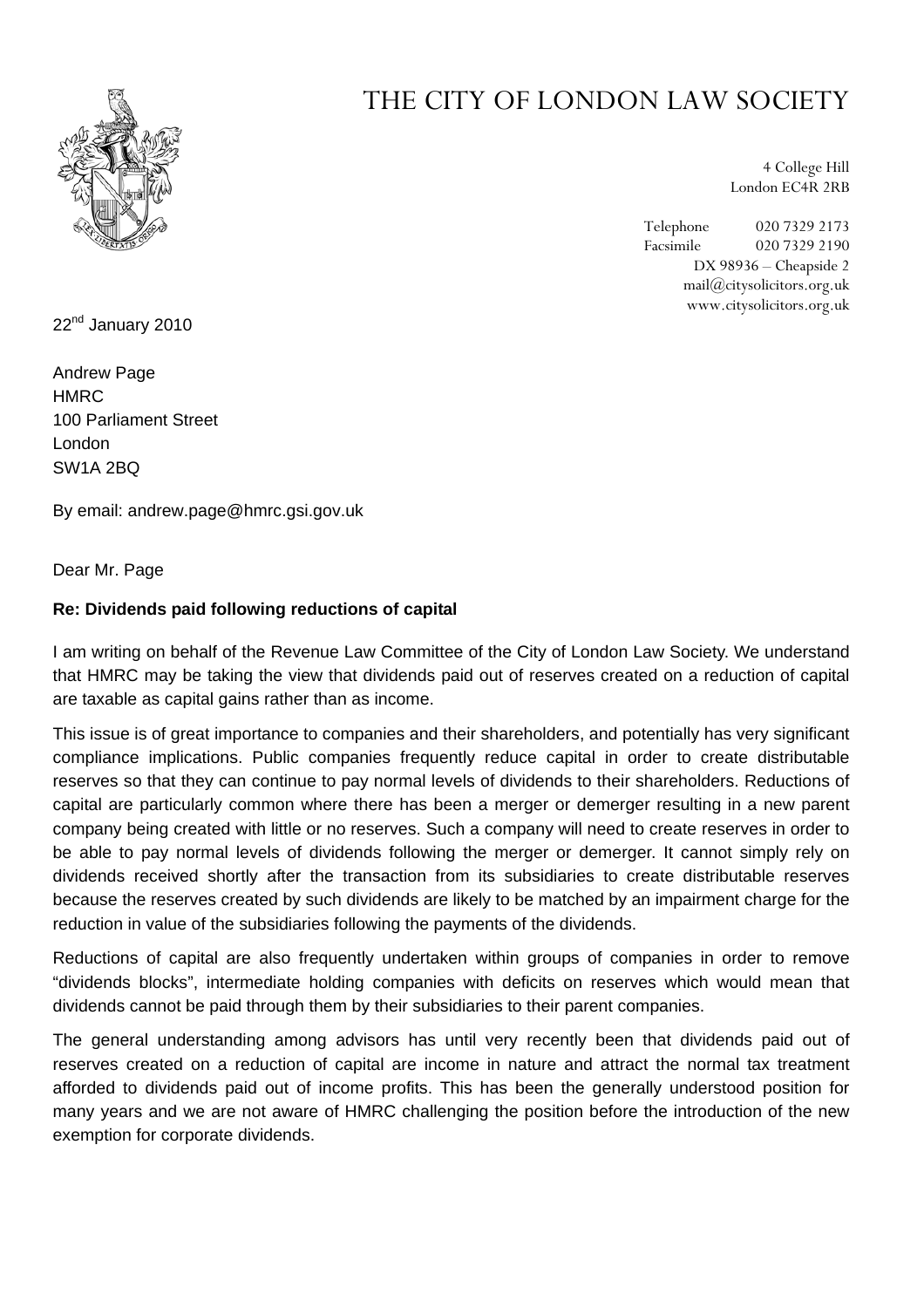We consider that it is of the utmost importance that the generally understood treatment of transactions should not be disturbed without full consultation. We also consider that it is in the general interest of tax payers and HMRC to avoid changes which would have significant compliance implications.

We understand that HMRC's views are based on two arguments:-

- (a) A dividend paid out of reserves arising on a reduction of capital may not be a dividend or distribution falling within section 209(2)(a) or (b) ICTA 1998 because it is not paid out of "profits" and represents a repayment of capital; and
- (b) where such a dividend is received by a corporation tax paying company, it may be of a capital nature so that the charge to income and the exemption in Part 9A CTA 2009 does not apply.

As regards the first argument, we consider that "dividend" in section 209(2) (a) has the same meaning that it bears for company law purposes. As a matter of company law, dividends can only be paid out of profits available for the purpose and must not be paid out of capital (sections 830 and 851 Companies Act 2006). Assuming, however, that a dividend is validly paid as a matter of company law, we are not aware of any authority which requires "dividend" to be given a different meaning for tax purposes. We do not believe that either *Memec plc v IRC* [1998] STC 754 or *Esso Petroleum Co. Limited v Ministry of Defence*  [1989] STC 805 are authority for any such further test. Although it is stated that "the ordinary meaning of "dividend" is that it is a payment of a part of the profits for a period in respect of a share in a company", we believe that this is a short-hand reference to the company law requirement that dividends be paid out of profits available for the purpose. We do not believe that there is any intention to impose any further test that would mean that something which is a dividend as a matter of company law is not a dividend for tax purposes. Even if it were correct that a dividend paid out of reserves created on a capital reduction is not a dividend for tax purposes, it would be a distribution within section 209(2)(b) ICTA 1988. For the reasons given below, we do not believe it would represent a repayment of capital.

As regards the second argument, the effect of a reduction of capital is that part of the capital (this may be part of the issued share capital or share premium account) ceases to form part of the capital. When a company pays out by way of dividend part of the reserves created by the reduction, this is not a payment of capital. Furthermore, It is clear from cases such as *IRC v Reid's Trustees* [1949] AC 361 that whether a dividend is income or capital in the hands of shareholders does not depend on the source from which the dividend is paid by a company. In that case, it was held that a dividend paid out of a capital profit was nevertheless income arising from possessions out of the United Kingdom since the possessions, being the shares in the foreign company, remained intact. What determines the income or capital nature of a distribution by a company is the mechanism employed to make the distribution. So, in *Rae v Lazard Investment Co. Ltd* [1963] 1 WLR 555, Lord Reid stated:-

*"In deciding whether a shareholder receives a distribution as capital or income our law goes by the form in which the distribution is made rather than by the substance of the transaction. Capital in the hands of the company becomes income in the hands of the shareholders if distributed as a dividend, while*  accumulated income in the hands of the company becomes capital in the hands of the shareholders if *distributed in a liquidation."* 

Similarly, Lord Guest stated:-

*"The character of a payment in the hands of a shareholder in this country is determined for all purposes by the legal machinery employed by the company acting under the relevant statutes."* 

Lord Pearce stated:-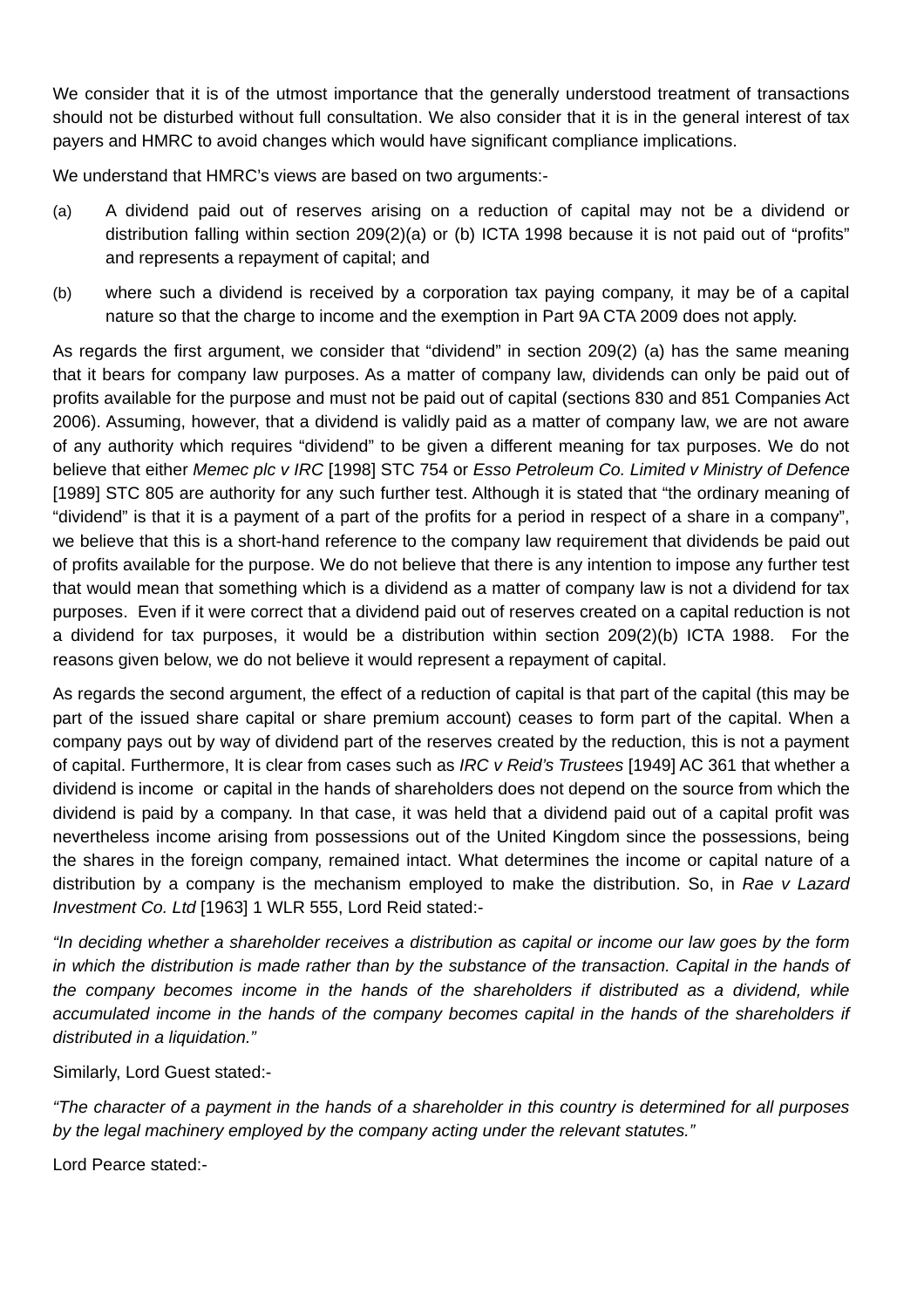*"Thus it is not the source from which the assets are distributed but the machinery employed in their distribution which determines the question whether they are received as capital or income. They are received as capital if they are distributed as a bonus issue as in Blott's case or on an authorised reduction of capital or in a liquidation (see Inland Revenue Commissioners v Burrell. If, however, they are distributed in any other way they are received and taxable as income (Hill (R A) v Permanent Trustee Co. of New South Wales Ltd)."* 

For the reasons given above, we do not believe that existing case law justifies any change of approach in relation to dividends paid out of reserves arising on a reduction of capital. If policy compels a change, we believe that in view of the wide importance of the issue the change should be made as a result of legislation after appropriate consultation.

We would be very happy to meet to discuss the issues raised in this letter.

Yours sincerely

**BRADLEY PHILLIPS Chair Revenue Law Committee** 

The City of London Law Society ("CLLS") represents approximately 13,000 City lawyers through individual and corporate membership including some of the largest international law firms in the world. These law firms advise a variety of clients from multinational companies and financial institutions to Government departments, often in relation to complex, multi jurisdictional legal issues.

The CLLS responds to issues of importance to its members through its 17 specialist committees. This letter has been prepared by the CLLS Revenue Law Committee.

© CITY OF LONDON LAW SOCIETY 2010. All rights reserved. The contents of this letter should not be taken as legal advice in relation to a particular situation or transaction